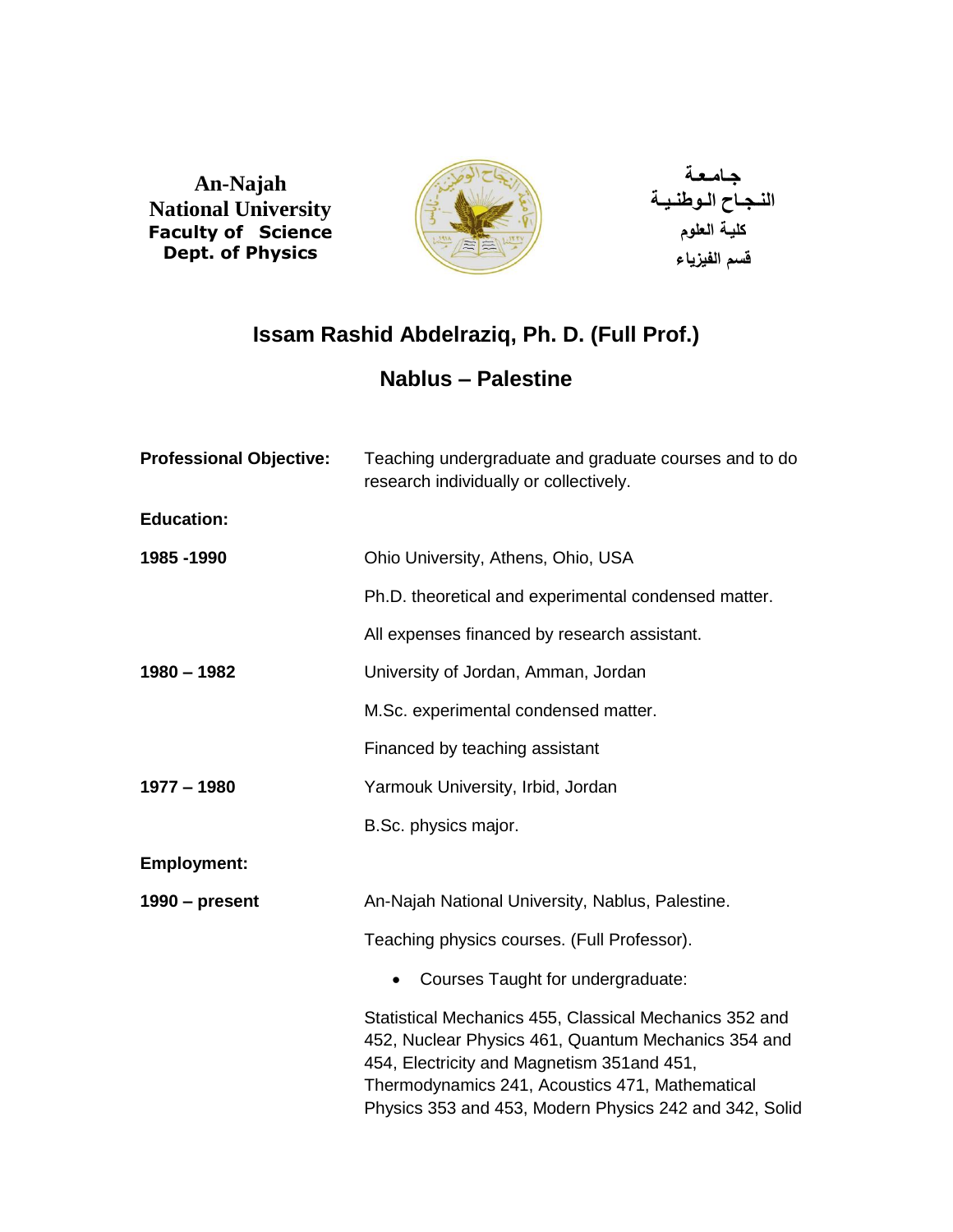|               | State 331, General Physics 101 and 102, Laboratories107,<br>108, and 233.                                                                                                                                          |
|---------------|--------------------------------------------------------------------------------------------------------------------------------------------------------------------------------------------------------------------|
|               | Courses Taught for graduate:                                                                                                                                                                                       |
|               | Classical Mechanics 511 and 512, Electrodynamics 521<br>and 522, Mathematical Physics 541 and 542, Quantum<br>Mechanics 531, Nuclear and Elementary Physics 561,<br>Statistical Mechanics 571, Special Topics 591. |
| $1985 - 1990$ | Ohio university, Athens, Ohio                                                                                                                                                                                      |
|               | <b>Teaching General Physics and Laboratories</b>                                                                                                                                                                   |
|               | Help session (Extensive problem solving sessions).                                                                                                                                                                 |
| 1982 - 1984   | An-Najah National University, Nablus, Palestine.                                                                                                                                                                   |
|               | Lecturer, Teaching Classical Mechanics 352 and 452,<br>Nuclear Physics 461, Quantum Mechanics 354<br>Thermodynamics 241, Modern Physics 242, General<br>Physics 101 and 102, Laboratories 107, 108, and 233.       |
| 1980 - 1982   | University of Jordan, Amman, Jordan.                                                                                                                                                                               |
|               | Teaching physics laboratories and help sessions.                                                                                                                                                                   |
| Research:     |                                                                                                                                                                                                                    |
|               | 1- Determination of the Dominant Depopulation<br>Processes of the 1 <sup>st</sup> Excited State in Aromatic<br>Hydrocarbons Between 10-300 <sup>0</sup> K.(M.Sc. Thesis)                                           |
|               | 2- The Behavior of the Ultrasonic Absorption and Velocity<br>and Shear Viscosity for the Nitrobenzene-n-Hexane<br>and Carbon tetrachloride - coconut oil. (PhD Thesis).                                            |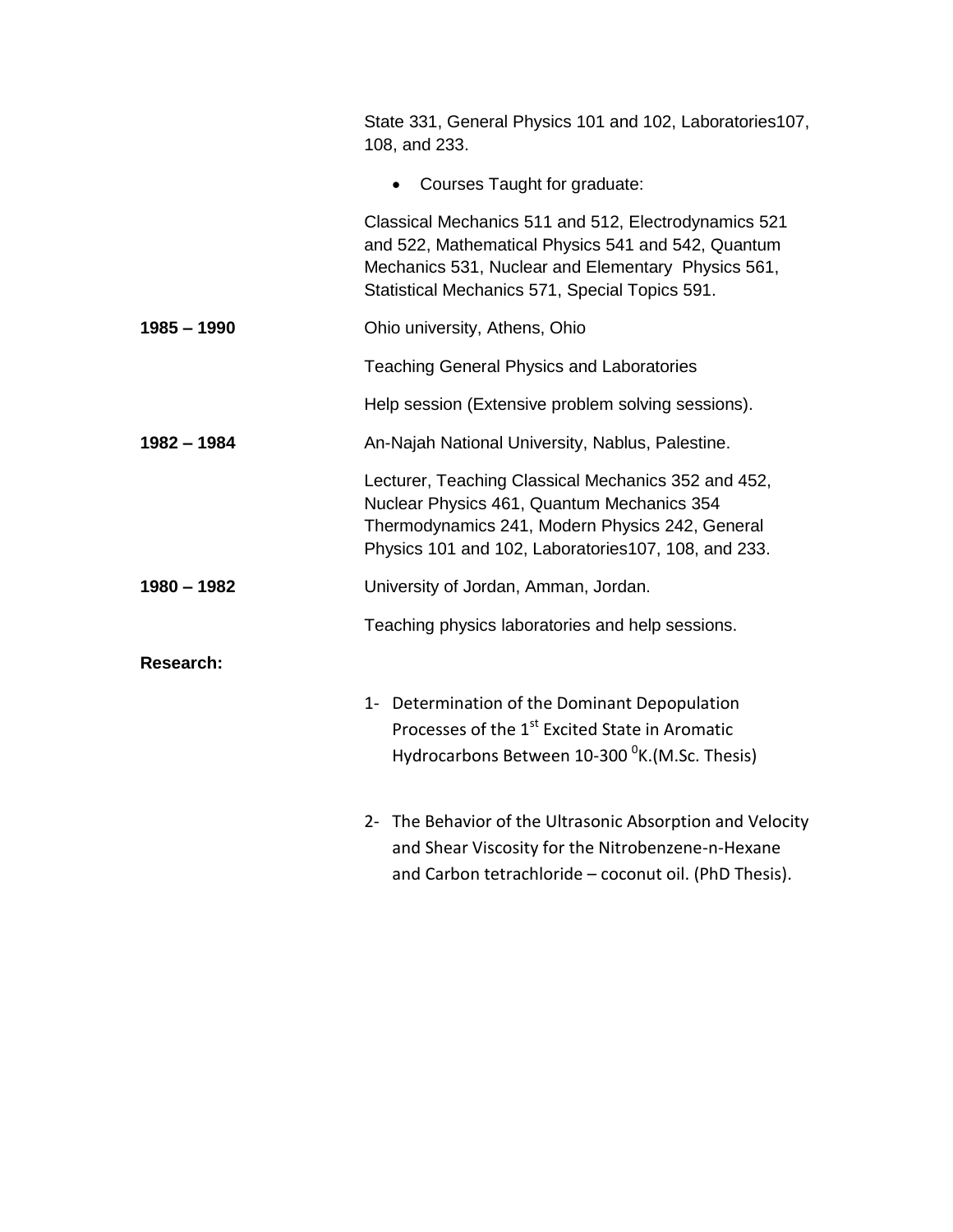#### **Publications:**

| <b>Title of the Paper</b>                                                                         | Journal                     | Year  |
|---------------------------------------------------------------------------------------------------|-----------------------------|-------|
|                                                                                                   |                             |       |
| Critical behavior of the ultrasonic attenuation                                                   | J. Acoust. Soc. Am.         | 1989  |
| and velocity and shear viscosity of nitrobenzene-                                                 |                             |       |
| n-hexane.                                                                                         |                             |       |
|                                                                                                   | J. Acoust. Soc. Am          | 1992  |
| Critical behavior of the ultrasonic attenuation                                                   |                             |       |
| and velocity and shear viscosity of<br>carbontetrachloride -coconut oil.                          |                             |       |
|                                                                                                   |                             |       |
| Concentration and temperature dependence of shear                                                 | An-Najah Journal            | 2002. |
| viscosity of the critical mixture of nitroethane and 3-                                           | University                  |       |
| methylpentane                                                                                     |                             |       |
| Two-scale-factor universality of binary liquid                                                    | Pakistan Journal of Applied | 2003  |
| critical mixtures.                                                                                | <b>Sciences</b>             |       |
| Single Author                                                                                     |                             |       |
| Critical amplitude of acoustical attenuation in                                                   | An-Najah Journal            | 2001  |
| mode-copling theory for the binary mixture                                                        | University                  |       |
| aniline and cyclohexane.<br>Single Author                                                         |                             |       |
|                                                                                                   |                             |       |
| Ultrasonic absorption in critical binary mixture                                                  | Journal of Acoustical       | 1999  |
| of perfluoromethylcyclohexane and carbon<br>tetrachloride.                                        | Society of America          |       |
| Single Author                                                                                     |                             |       |
|                                                                                                   |                             |       |
| Critical behavior of the ultrasonic attenuation<br>for the binary mixtures of benzene-coconut oil | Acta Acustica united with   | 2004  |
| and hexane—bb-dichloroetyle ether.                                                                | Acustica                    |       |
| Single Author                                                                                     |                             |       |
|                                                                                                   |                             |       |
| Effects of Noise Pollution on Blood Prassure,<br>Heart Rate and Hearin                            | Pakistan Journal of Applied | 2003  |
| Threshold in School Children                                                                      | <b>Sciences</b>             |       |
| <b>First Author</b>                                                                               |                             |       |
| Noise Measurements in the Community of                                                            | Acta Acustica united with   | 2000  |
| Nablus in Palestine.                                                                              | Acustica                    |       |
|                                                                                                   |                             |       |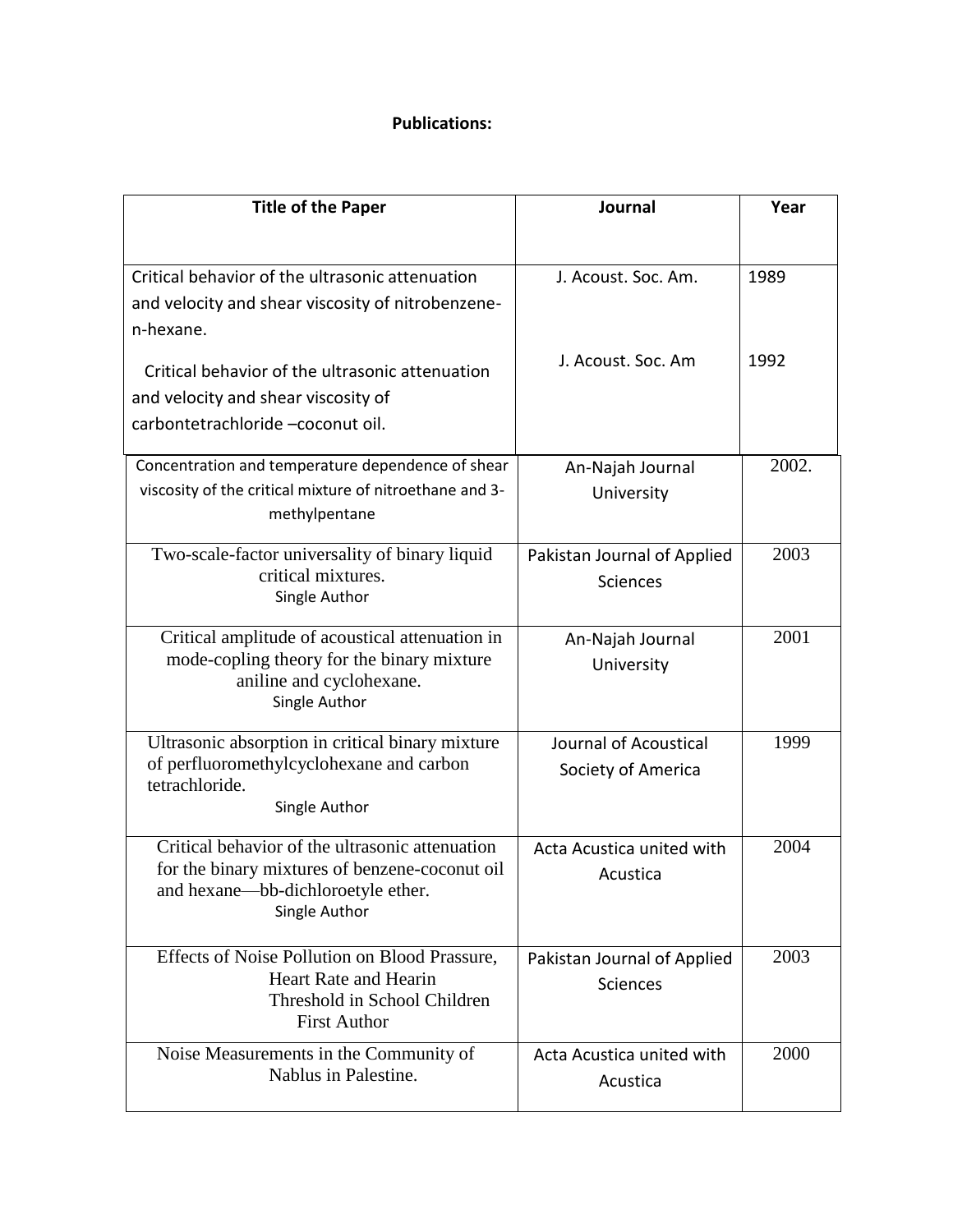| First Author                                                                                                                                  |                                                                                                                             |       |
|-----------------------------------------------------------------------------------------------------------------------------------------------|-----------------------------------------------------------------------------------------------------------------------------|-------|
| Noise Pollution in Factories in Nablus City<br>Single Author                                                                                  | Acta Acustica united with<br>Acustica                                                                                       | 2003  |
| Measurements of Noise Pollution in the<br>Community of Arraba.                                                                                | Acta Acustica united with<br>Acustica                                                                                       |       |
| <b>Special Functions</b><br><b>First Author</b>                                                                                               | Deanship of Scientific<br>Research, An-Najah<br><b>National University</b>                                                  | 2004  |
| Nablus-Jenin Highway Environmental<br><b>Assessment, Acoustic Issues</b><br>Single Author                                                     | <b>Palestine National</b><br>Authority Ministry of<br><b>Public Works</b><br>The Us Agency for<br>international Development | 2001  |
| Delineation of Noise Map of the Community<br>of Nablus in Palestine.<br><b>First Author</b>                                                   | Acta Acustica united with<br>Acustica (Accepted to be<br>Published it needs some<br>corrections)                            | 2004  |
| Effects of Occupational Noise Exposure on Blood<br>Pressure, Pulse Rate and Hearing Threshold in<br>Workers in Selected Plants in Nablus City | Journal of the Acoustical<br>Society of America.                                                                            | 2004. |

#### **Reports:**

| Nablus - Jenin Highway Environmental Assessment, Acoustic Issues. | 2001 |
|-------------------------------------------------------------------|------|
| Palestine National Authority Ministry of Public Works.            |      |
|                                                                   |      |
|                                                                   |      |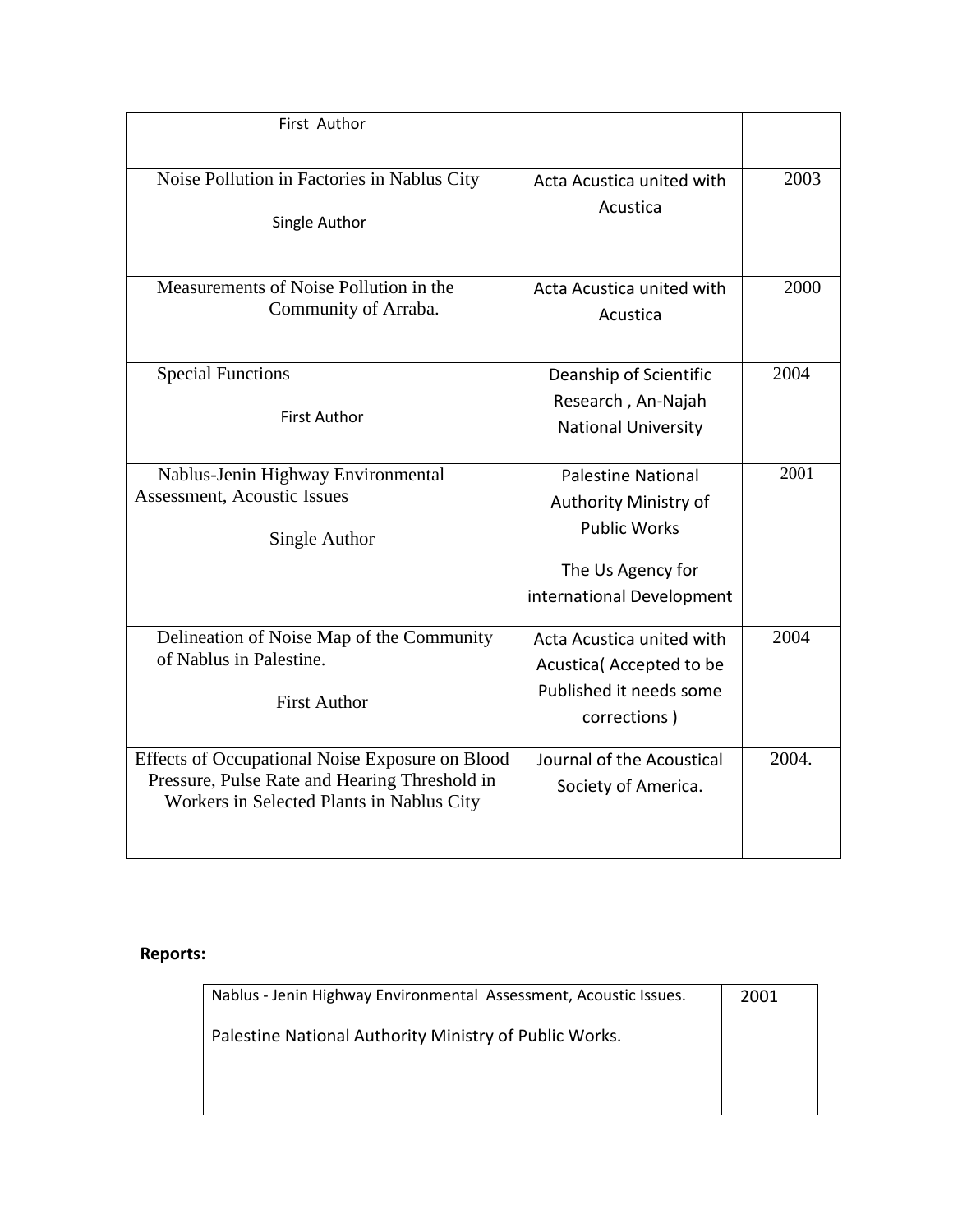### **Supervising Master Students:**

| Effects of Noise Pollution on Arterial Blood Pressure, Pulse Rate    | 2000 |
|----------------------------------------------------------------------|------|
| and Hearing Threshold in School Children. (Joint Supervision         |      |
| with Shatayeh                                                        |      |
| Noise Pollution in Factories in Nablus City. (Joint Supervision with | 2002 |
| Qamhieh)                                                             |      |
| Effects of Occupational Noise Exposure on Blood Pressure, Pulse      | 2003 |
| Rate and Hearing Threshold in Workers in Selected Plants in          |      |
| Nablus City. (Joint Supervision with Shatayeh                        |      |
| Effects of Occupational Noise Exposure on Blood Pressure, Pulse      | 2004 |
| Rate and Hearing Threshold in Workers in Selected Plants in Jenin    |      |
| City. (Joint Supervision with Qamhieh                                |      |
|                                                                      |      |
|                                                                      |      |

### **Conferences:**

| <b>Conference Name</b>                            | <b>Place</b>    | Year | Presentation |
|---------------------------------------------------|-----------------|------|--------------|
|                                                   |                 |      |              |
| AIP Conference Proceedings 169                    | Cleveland, Ohio | 1987 | yes          |
| The Spring meeting of the Ohio section<br>of APS, | Columbus, Ohio  | 1989 | yes          |